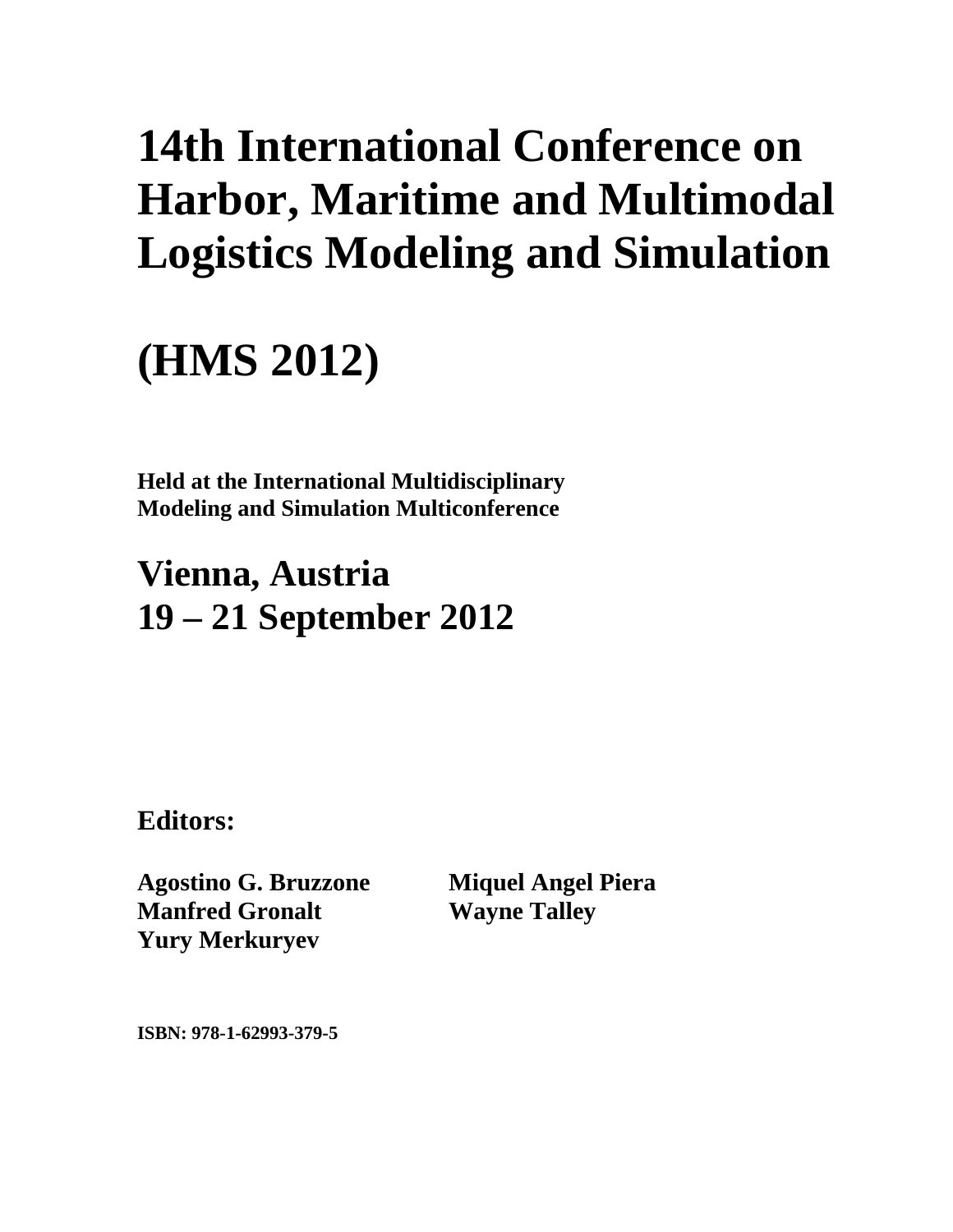**Printed from e-media with permission by:** 

Curran Associates, Inc. 57 Morehouse Lane Red Hook, NY 12571



**Some format issues inherent in the e-media version may also appear in this print version.** 

Copyright© (2012) by CAL-TEK S.r.l. All rights reserved.

Printed by Curran Associates, Inc. (2014)

For permission requests, please contact CAL-TEK S.r.l. at the address below.

CAL-TEK S.r.l. Via Spagna 240-242 87036 Rende (CS) Italy

Phone: +39 333 7042 612 Fax: +39 0984 937849

info@cal-tek.eu

#### **Additional copies of this publication are available from:**

Curran Associates, Inc. 57 Morehouse Lane Red Hook, NY 12571 USA Phone: 845-758-0400 Fax: 845-758-2634 Email: curran@proceedings.com Web: www.proceedings.com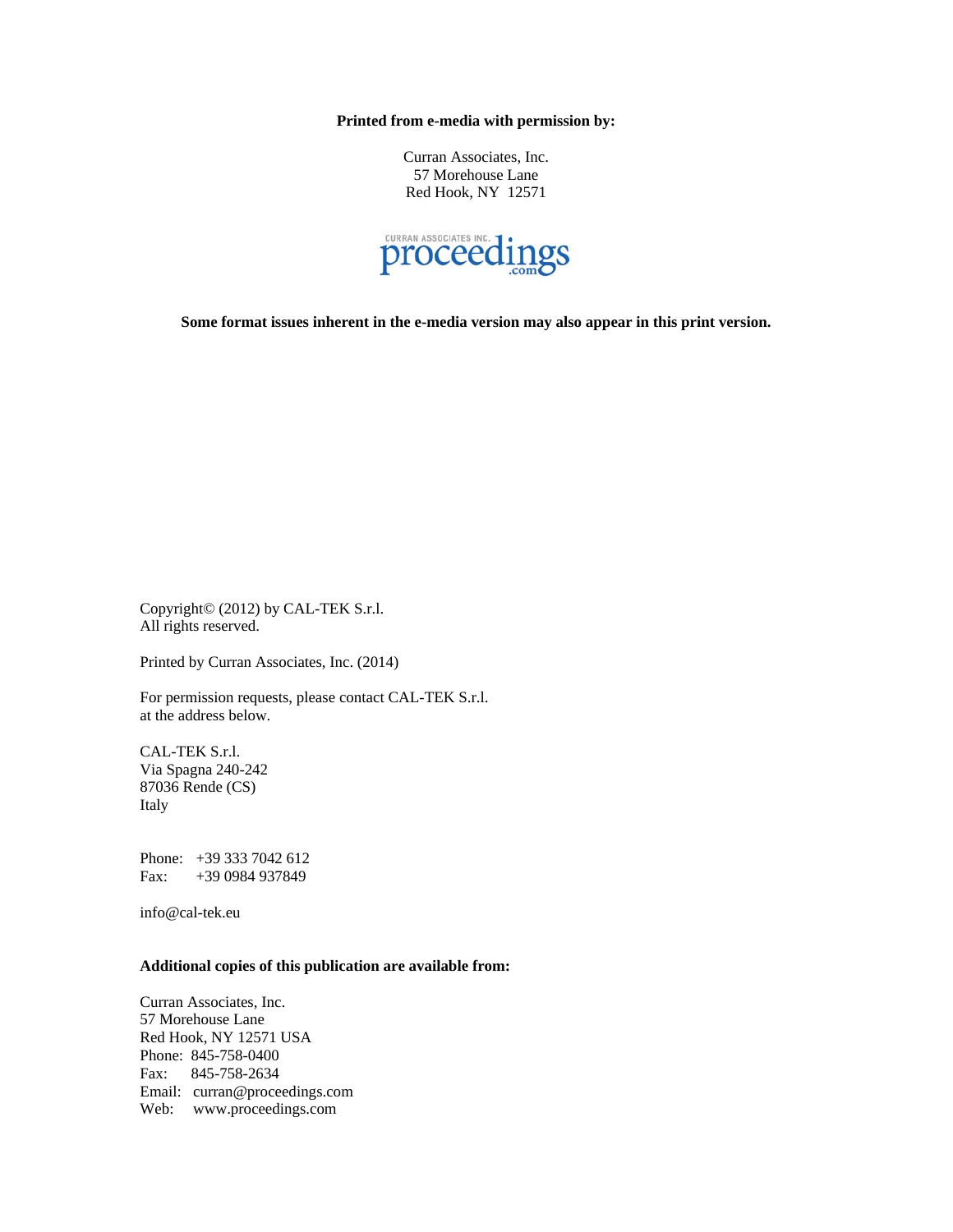### *Index*

| Safety control of Latvian state road network using statistical modelling<br>methods                                                                     | 1   |
|---------------------------------------------------------------------------------------------------------------------------------------------------------|-----|
| Vladimirs Jansons, Vitalijs Jurenoks, Konstantins Didenko                                                                                               |     |
| Integrated intelligent platform for monitoring the cross-border natural-<br>technological systems<br>Yuri Merkuryev, Boris Sokolov, Galina Merkuryeva   | 7   |
| Analysis of the operations of an intermodal barge terminal<br>Lotte Verdonck, An Caris, Katrien Ramaekers, Gerrit K. Janssens                           | 11  |
| Collision avoidance method for multi-car elevator systems with more than two<br>cars in each shaft<br>Shunji Tanaka, Daiki Hoshino                      | 22  |
| Time-dependent routing of drayage operations in the service area of intermodal<br>terminals<br>Kris Braekers, An Caris, Gerrit K. Janssens              | 29  |
| Conceptual procedure for grouping logistics objects for mesoscopic modeling<br>and simulation<br>Markus Koch, Tobias Reggelin, Juri Tolujew             | 37  |
| Analysing the efficiency of an intermodal terminal using simulation<br>Katrien Ramaekers, An Caris, Leen Gorissen                                       | 44  |
| Transformer modeling taking into account hysteresis behaviour<br>Wolfgang Baumgartinger, Manfred Kaltenbacher, Mario Jungwirth                          | 50  |
| Policy evolution for large scale electric vehicle charging control<br>Stephan Hutterer, Michael Affenzeller, Franz Auinger                              | 59  |
| Identifying opportunities of co-loading by means of simulation<br>An Caris, Tom van Lier, Cathy Macharis, Gerrit Janssens                               | 68  |
| Simulation of the passage of containers through Le Havre seaport<br>Abderaouf Benghalia, Jaouad Boukachour, Dalila Boudebous                            | 74  |
| Synchronous railway simulation of shunting yards<br>Benno Hüttler, Jan Zazgornik, Manfred Gronalt                                                       | 81  |
| Mesoscopic supply chain simulation<br>Til Hennies, Tobias Reggelin, Juri Tolujew                                                                        | 85  |
| Classification of natural-technogenic objects in remote sensing applications<br>Julija Petuhova, Arnis Lektauers, Viacheslav Zelentsov                  | 91  |
| Modeling rich and dynamic vehicle routing problems in Heuristiclab<br>Stefan Vonolfen, Michael Affenzeller, Stefan Wagner                               | 96  |
| Information fusion multiple-models quality definition and estimation<br>Boris V. Sokolov, Viacheslav A. Zelentsov, Rafael M. Yusupov, Yuri A. Merkuryev | 102 |